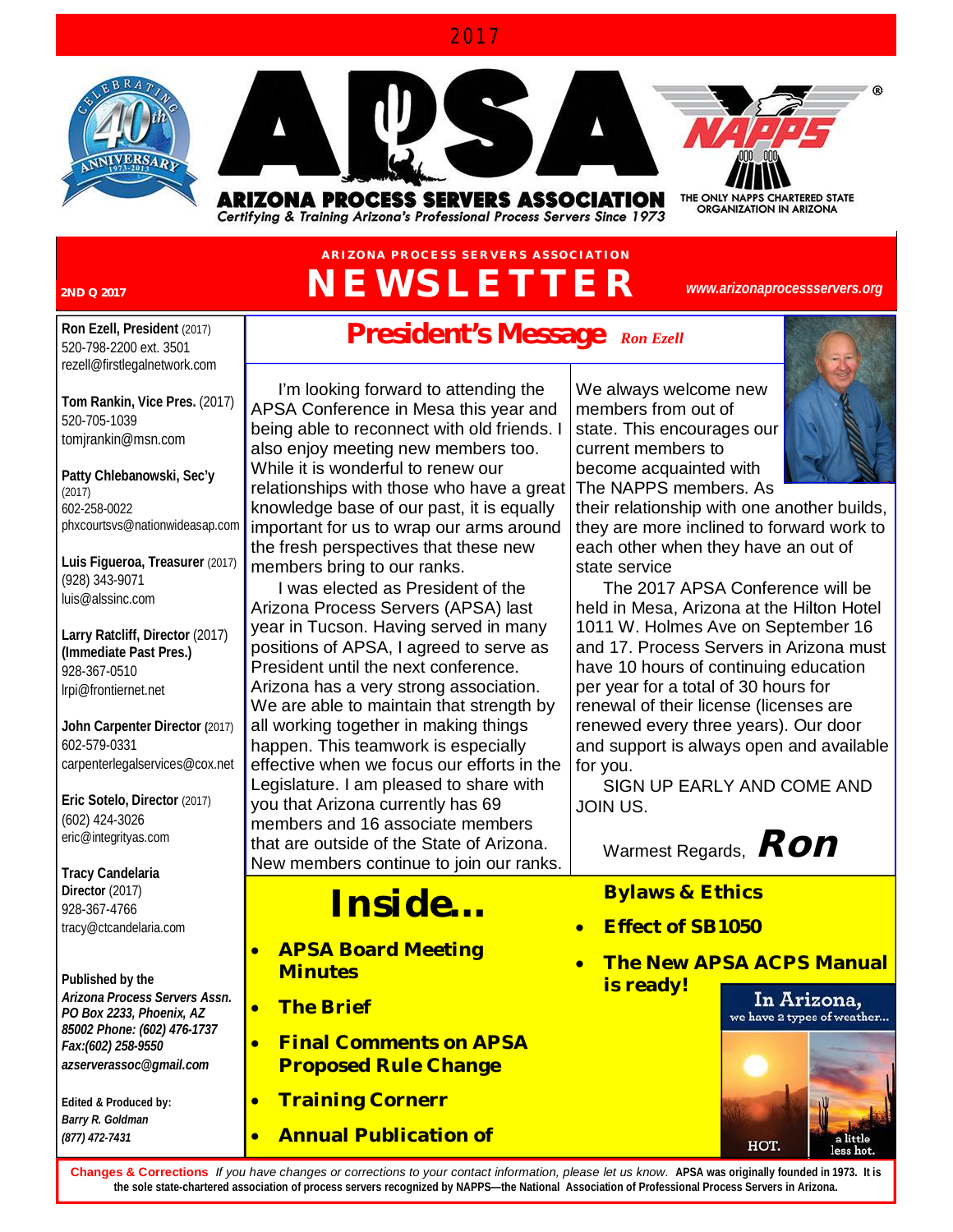## *Editor's Column Barry R. Goldman*

I love gadgets. Computers and goodbye to. kitchen stuff mainly. I'm no expert on is used up it's not trashed but put away. going to put it back in service. I recently found four (yes 4!) perfectly good laptops that for the life of me I — one is starting his first semester in cannot remember why I stopped using.

hands, I decided to clean them up. Spending a few days (not hours, but or interests, I freed up a lot of memory. Updating Windows, downloading the

latest virus and malware checkers, and a rainy day. patiently awaiting the outcome. Some of the documents and photos I this — not every transferred to my central storage drive — a NAS — others I simply said thing that comes

either, but I know what I like when I faster than my desktop. But I can't Some things are see it. Sometimes enough that when it remember why I dumped it! So I'm better left One of these older computers is than

So, having some downtime on my others need something to stop from cars that are worth the look. We know Another I'm giving to my grandkids well maintained. Like a classic car. arguing over who gets to watch Netflix.

days) uninstalling programs from them mind — putting the old back in service, that had nothing to do with my business recycling another so it is hopefully we are. — BRG That will give me some peace of And we're ready to share. appreciated, and keeping the others for

The point is fangled along is better the old. unchanged, but



college (he got a new computer) and the us might begin to feel like — classic As time goes on, that's what some of more. We've learned from our mistakes.

The older we get, the more valuable

# *I CANN PROCESS SERVICE* **LINDA M. COONTS, A.C.P.S.**

**OFFICE: (520) 249-5100** 

**P.O. Box 728 Sierra Vista AZ 85636**

**Registered Officer of Superior Court State of Arizona County of Cochise**

I attended the National Process Servers Convention

We had a small class in Flagstaff but as always it was fun. Something about visiting the cool mountain air.

Our next scheduled classes will be our Annual Conference on September  $16<sup>th</sup>$  &  $17<sup>th</sup>$  at the Hilton in Mesa. Arizona Association of Licensed Investigators will

this year in New Orleans in May. It was the first time since I sold my company that I attended the conference. I went as the Arizona Process Servers Association representative. Between Ron Ezell & me, Arizona did have a couple attendees. It was nice to see those familiar faces and we came back to Arizona with 6 new

# **Tommy Todd Tenney**

#### **[www.cochisecountyserver.com](http://www.cochisecountyserver.com)**

**704 N. Douglas Ave. Willcox, AZ 85643**

**520-384-4835 / 520-507-0078** 

#### **email: [ccserver@vtc.net](mailto:ccserver@vtc.net)**

### **Secretary's Corner Patty Chlebanowski, Secretary**

Out of State memberships.

Hello members,

It just feels right.



once again be joining us and a new group; Arizona Private Security Professionals Association. We have included a Registration form but it is not totally complete as of this printing.

Be sure to book your hotel room early by AUGUST 16, 2017. We have locked in a \$99.00 rate, so reserve them soon. We will be having an FBI representative, police officers, legislators and a drone demonstration. We hope to see many of you there, it sounds like it is going to a great conference this year.

Have a safe summer from your Secretary, Patty Chlebanowski (602) 476-1737

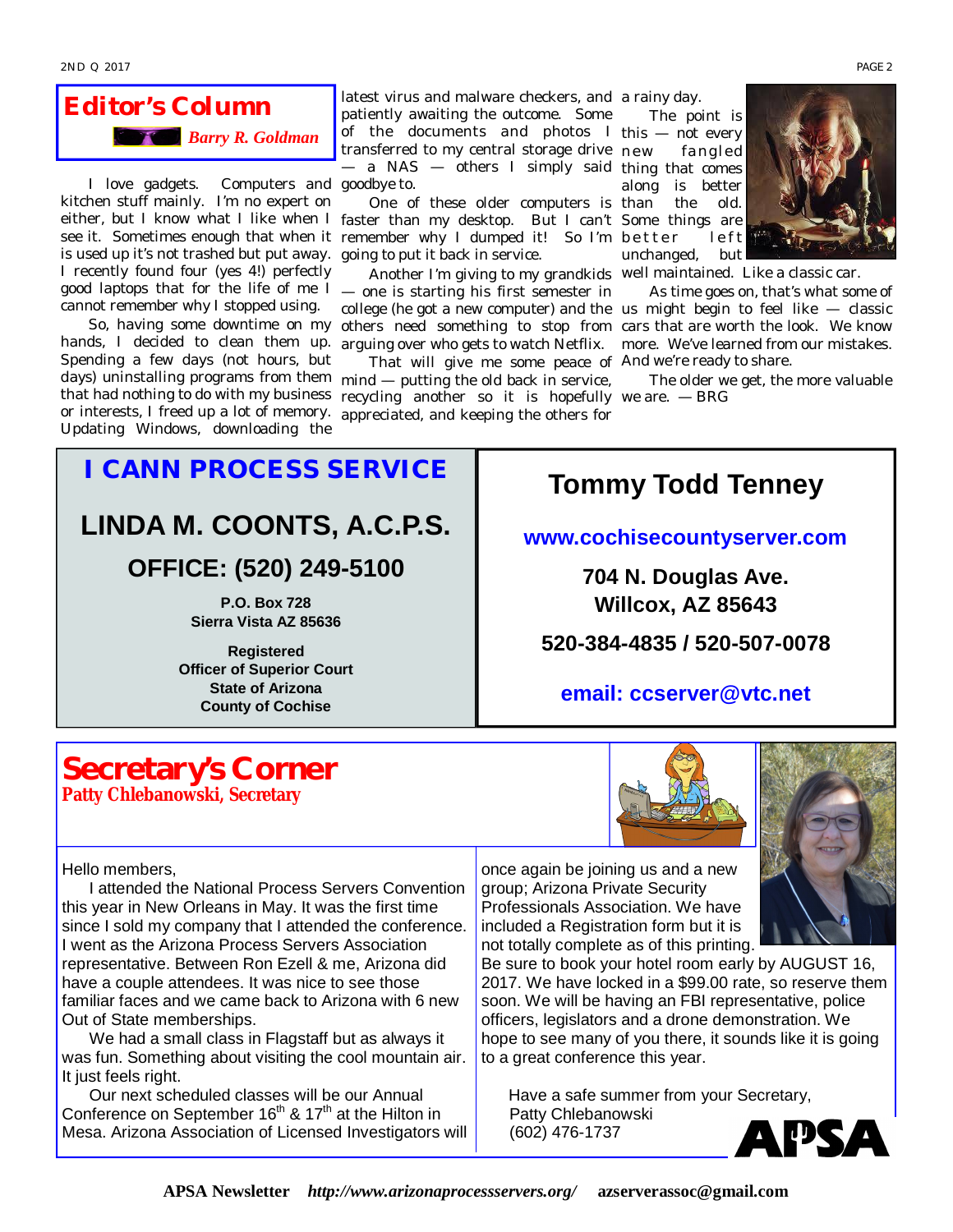# **APSA Board Meeting Minutes June 10, 2017 (Unofficial)**

*Held at Continental Country Club at 2380 North Oakmont Drive, Flagstaff, AZ* 

### **THOSE IN ATTENDANCE:**

Ron Ezell, Patty Chlebanowski, Larry Ratcliff, Tracy Candelaria and member present Candy Ratcliff.

### **PRESIDENT'S REPORT:**

Ron stated were not able to hold an official meeting because we needed 5 board members present to continuing with any approval of minutes or to make any motions. We went down the list on the Agenda and Patty will complete the minutes for this meeting and send for confirmation and approval of reports via email to the complete board.

#### **VICE PRESIDENT'S REPORT:**

Tom Rankin was not present. No written report received.

#### **SECRETARY'S REPORT:**

Minutes presented to the board members for the March 11, 2017. The present board members did not see any corrections that needed to be made. I will confirm approval via email to the rest of the board.

#### **TREASURER'S REPORT:**

Luis Figueroa provided written reports which he emailed to the board on Friday, 6-9-17, Profit & Loss Detail for March through May 2016, a Profit & Loss Detail from March through May 2017. Balances as of May 31, 2017, Checking Account \$7,091.58, Savings Account \$11,843.01, Legislative Account \$15,465.97 & Pay Pal Account \$1,290.43. The present board had no correction of Luis's report. Patty will confirm approval via email from the rest of the board.

#### **COMMITTEE REPORTS:**

#### **Membership Report:**

Patty Chlebanowski reported everything is currently up to date. Ron Ezell gave Patty several Out of State membership applications which he received at the NAPPS Conference.

#### **Website Report:**

Patty Chlebanowski reported that the website information is current and complete. She had not heard from Trent Carlyle from Serve Now since May and will reach out to him to see when they are starting



on the new website.

#### **Grievance Report:**

John Carpenter was not present, but did not report there have not been any complaints. Patty Chlebanowski did read a written email complaint to the board. Patty will respond to this complainant and talk to the process server.

#### **Newsletter Report:**

Barry Goldman completed the last newsletter in April and was posted and email sent to membership via Patty.

#### **Continuing Education:**

Patty Chlebanowski has a scheduled meeting with AALPI & AAPSPA on June  $13<sup>th</sup>$  where we will finalize the details and speakers for the Annual Conference.

#### **Legislative Report:**

A brief discussion was held regarding what the SB1050 means. Patty Chlebanowski asked if Barry did respond back to the Supreme Court regarding our proposal about the rule change. Ron Ezell will follow up with Barry Goldman.

#### **OLD BUSINESS:**

None.

#### **NEW BUSINESS:**

We have scheduled a meeting with the ACPSA about them joining our Association and dissolving their association.

Meeting was adjourned at 5:45 PM. Submitted by: Patty Chlebanowski, Secretary

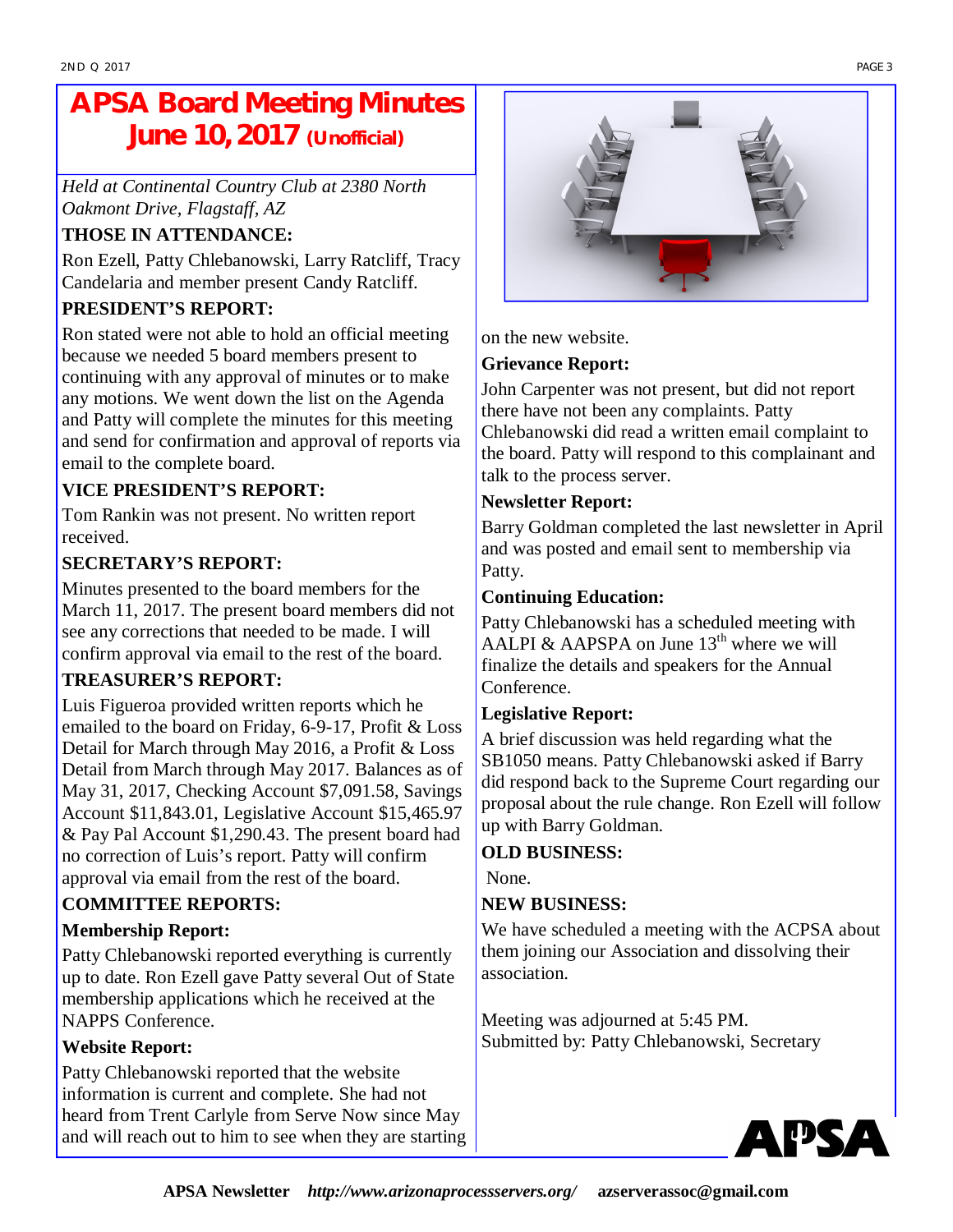Michael K. Jeanes, Clerk of the Superior Court for Maricopa County





An electronic update for the legal community providing a brief look at news in the Clerk of the Superior Court's Office

*The following are excerpts from "The Brief", published by the Maricopa County Clerk of the Superior Court. You can obtain complete copies of "The Brief" through the clerk's website.* 

#### **April 2017 External Filing Depository Box in Mesa**

The external filing depository box located on the north side of the Southeast Adult Court building in Mesa will soon move to a more convenient location for the public — the main entrance on the south side of the building. The filing box is one of four external filing depository boxes that are available 24 hours-a-day, seven days-a -week around the Valley. The filing boxes can be used any time, but are particularly helpful on weekends, holidays, when there are long lines at the internal file counters, and when filings do not require a fee. The 24-hour filing depository boxes are available for Criminal, Family Court, Tax, and Probate filings and for some Civil filings. They are not for any Juvenile filings or for Civil filings that must be eFiled. Last fiscal year, the Clerk's office received 36,690 filings through the external filing depository boxes. Find the box locations online at <http://> [www.clerkofcourt.maricopa.gov/](http://www.clerkofcourt.maricopa.gov/) alternative\_filing.asp.

#### **May 2017 Stamp Out Document Preparation Errors**

As the restyling of the criminal rules of court reaches the final round of comments in the rules cycle, the Clerks' Association pointed out the importance of leaving space for the Clerk's file stamp. Litigants have many filing options, depending on the case type: paper over a file counter, using an interior or exterior filing depository box, eFiling, and filing by mail. Making sure your documents have a 2-inch-by-2-inch blank square at the top-right corner of the first page of every filing is one way to prevent filing problems and to ensure a legible file stamp. The Clerk's office posted document preparation guidelines on its website to address the most frequent document preparation errors. The website includes helpful resources like local rules and traps to avoid in our system of scanning paper into digital images. See the guidelines on the Clerk's website at <http://www.clerkofcourt.maricopa.gov> /document\_preparation\_guidelines.a sp.

#### **June 2017**

**Statutory Fees Going Up August 9** The legislature passed a budget allowing Arizona's Supreme Court to increase the base fees in A.R.S. § 12- 284. The Supreme Court has increased the fees by 2%, effective on the legislation's general effective date, Wednesday, August 9, 2017. The increased portion of the fees will be deposited in a courthouse security fund that the Administrative Office of the Courts (AOC) will distribute as needed. Because a 2% increase does not always result in round numbers, the AOC provided Arizona's Superior Court Clerks with a list of the new base fee amounts. In addition to the base fee, each county is statutorily authorized to approve additional fees. No new local fees have been approved at this time, limiting the increase in the Superior Court in Maricopa County to only the statutory base fees. Before the fee change, the Clerk's office will post the current fees and the fees effective August 9 on its website at <http://www.clerkofcourt.maricopa.gov/fe> es.asp. Mark your calendars and

spread the word now to avoid feebased filing problems and delays on and after August 9, 2017, the effective date.

**(***APSA would like to thank Mr. Jeanes and his staff for this valuable information we can pass on to our membership and readers.* **—** *Ed.)*



**Hi, I'm Patty Chlebanowski, long-time Secretary of APSA. Frontier Insurance Agency, Inc. has been in business for 48 years. I have run this business side by side with my Process Serving business since 1989. Our process serving business was sold in 2013, but we kept our insurance agency. Frontier Insurance Agency, Inc. wants to help members and** 

**friends of APSA and AALPI to write your Notary Bonds, Court Bonds (Appeal and Cost Bonds), and Probate**  Bonds (Personal Representative, Conservatorship **Guardianships). We also write MVD (Lost Title Bonds). If you know an attorney who handles Probate matters, please drop my name to them. If you have any needs, please give us a call. Frontier can usually get a bond written in about 24 hours.** 



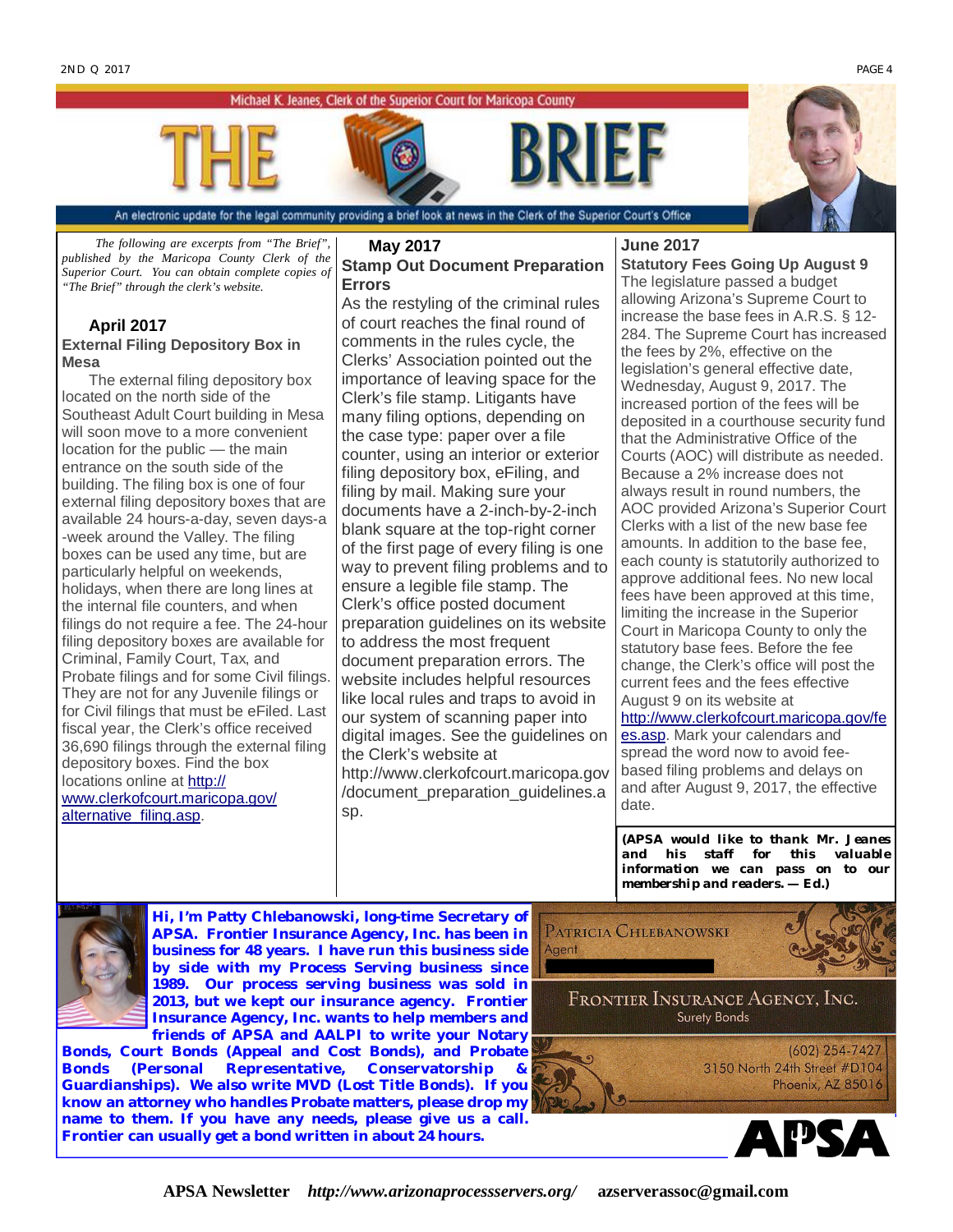#### *Rule Changes*

## **Final Comments on APSA Proposed Rule Change Submitted to the AZ Supreme Court**

*On January 7, 2017, APSA submitted a proposed change to the Arizona Rules of Civil Procedure (R-17-0001 Rule 4.1(d), Rules of CV Procedure), amending Rule 4.1(d) (applicable to service within Arizona). The rule change proposed seeks to expedite service of process at guard-gated HOA properties. The proposed rule change was opposed by the Arizona State Bar. The* 

*APSA Board of Directors authorized a response to the State Bar's objection.*

#### **TEXT OF APSA'S RESPONSE TO THE STATE BAR'S OBJECTION:**

The Arizona Process Servers Association (APSA) responds to comments of the State Bar of Arizona ("State Bar") regarding Petitioner's Petition, R-17-0001, Pursuant to Rule 28, Ariz. R. Sup. Ct.

Petitioner, while appreciating that the State Bar expresses it understands that service on individuals in gated communities may sometimes be difficult, believes that opposition by the State Bar does a disservice to its members, litigants and the courts in their hopes for expeditious service of legal process. APSA believes the reasons cited by the State Bar in its opposition to the proposed rule change are misperceptions and flawed assumptions.

#### **DISCUSSION & RESPONSE**

#### **An Expeditious, Consistent Solution is Needed**

"Litigants have the right to choose their abodes; they do not have the right to control who may sue or serve them by denying them physical access." (1) Unfortunately, in many areas of Arizona, planned communities, based on their policies of denial of access to process servers, sheriffs and constables attempting to serve legal process provide islands of "service free zones". Petitioner believes that service of legal process should be made so that an interested party is given"…notice of the proceedings and an opportunity to be heard...[in order that] the traditional notions of fair play and substantial justice implicit in due process are satisfied" (2) in an expeditious and as much of a low cost manner possible.

Arizona utilizes the Rules of Civil Procedure for governance of service of process in civil matters, and other rules and statute, when appropriate for other matters (i.e.: small claims, family law, etc.). Statutes from California, Florida, Georgia, and Nevada either: (a) require guards of gated communities to allow access for service of process (California, Florida, and Georgia); or (b) allow service on the guards (Nevada) if access is denied ("…access is not reasonably available…") (3) were cited in the petition. Other states cited which utilize statutes (i.e.: CA Code of Civil Procedure, etc.) do so when authorizing *any* method of service. This is especially true (and appropriate) when community associations are *compelled* to open their gates to allow entry for service of process. Petitioner does not seek to compel entry unto private property, but to have an appropriate and expeditious means consistent with ARCP Rule  $4.1(c)(1)$ , wherein a "... duty to avoid unnecessary expense in serving the summons…" is stated.

Case law in several states supports service on a gate guard, as noted in the following pages. Statute allowing service on a gate guard is consistent with recognized case law. The guard, as an agent of the residents within the gated community, controls entry and admittance past the point of arrested delivery (the guard gate).

In one noted case, the guard gate was determined to be an extension of the abode: "…(T)he outer bounds of the actual dwelling place must be deemed to extend to the location at which the process server's progress is arrested." (F.I. duPont, Glore Forgan & Co. v. Chen, supra, 41 N.Y.2d 794, 797 [364 N.E.2d 1115, 1117])

Petitioner submits that within Arizona, delivery to the gate guard is, indeed upon "…an agent authorized by appointment…" (4) and should also be



 $F1.60$ 

106 19 2017

|                      | mode superate exciter                                                              |                                                                        |  |  |  |  |
|----------------------|------------------------------------------------------------------------------------|------------------------------------------------------------------------|--|--|--|--|
| ٠                    | Arizons Process Servers Association                                                |                                                                        |  |  |  |  |
| $\overline{2}$       | PO BOX 2233                                                                        |                                                                        |  |  |  |  |
|                      | Phoenix, AZ \$5002<br>Phone: (602) 476-1737                                        |                                                                        |  |  |  |  |
| ٩                    | Fax:(602) 256-9729                                                                 |                                                                        |  |  |  |  |
| $\ddot{\phantom{1}}$ |                                                                                    |                                                                        |  |  |  |  |
| 5                    |                                                                                    |                                                                        |  |  |  |  |
| 6                    |                                                                                    | IN THE SUPREME COURT                                                   |  |  |  |  |
| 7                    | <b>STATE OF ARIZONA</b>                                                            |                                                                        |  |  |  |  |
|                      |                                                                                    |                                                                        |  |  |  |  |
| 8<br>9               | In the Matter of:                                                                  | Supreme Court No. R-17-0001                                            |  |  |  |  |
|                      | PETITION TO AMEND RULE                                                             | <b>RESPONSE BY PETITIONER TO</b>                                       |  |  |  |  |
| 10                   | 4.1(d) OF THE ARIZONA RULES.                                                       | <b>COMMENT OF</b>                                                      |  |  |  |  |
| 11                   | OF CIVIL PROCEDERE                                                                 | THE STATE BAR OF ARIZONA                                               |  |  |  |  |
| $\mathbf{1}$         |                                                                                    |                                                                        |  |  |  |  |
|                      |                                                                                    |                                                                        |  |  |  |  |
| 13                   |                                                                                    | r al                                                                   |  |  |  |  |
| 14                   |                                                                                    | The Arizona Process Servers Association (APSA) responds to comments of |  |  |  |  |
| 15                   |                                                                                    |                                                                        |  |  |  |  |
| 16                   | the State Bar of Arizona ("State Bar") regarding Petitioner's Petition, R-17-0004, |                                                                        |  |  |  |  |
| 17                   | Pursuant to Rule 28, Ariz. R. Sup. Ct.                                             |                                                                        |  |  |  |  |
| 18                   | Petitioner, while appreciating that the State Bar expresses it understands         |                                                                        |  |  |  |  |
| 19                   | that service on individuals in geted communities may sometimes be difficult.       |                                                                        |  |  |  |  |
| no.                  |                                                                                    |                                                                        |  |  |  |  |

(mmeas) The city say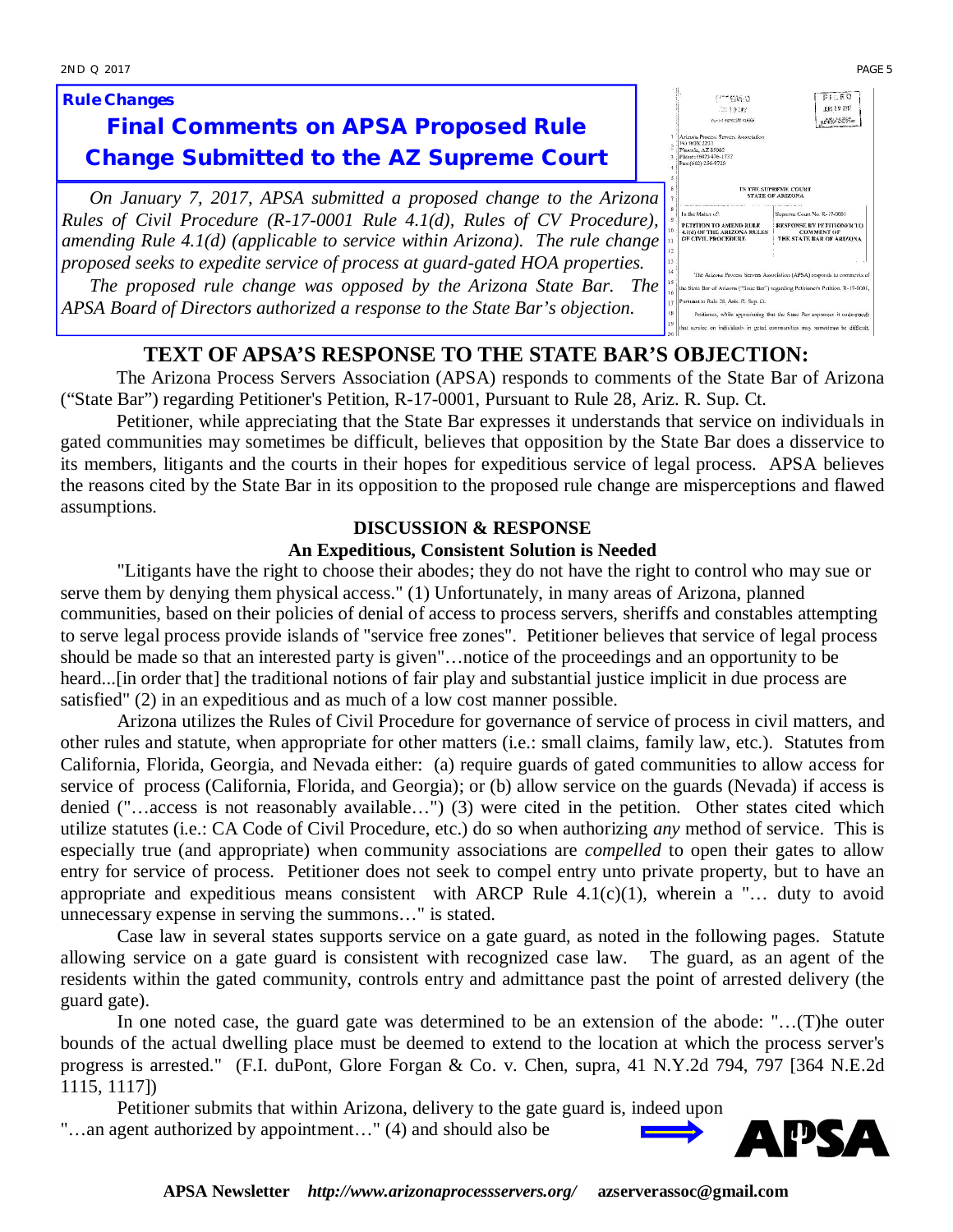## **Final Comments on APSA Proposed Rule Change Submitted to the AZ Supreme Court...***Continued*

recognized as appropriate service.

#### **State Bar's Argument Citing Prior Submission(s) is Irrelevant.**

The State Bar brings its first argument against the current proposed rule change amendment by citing a 2012 effort by the petitioner. Plainly, this is an irrelevant argument in that the instant petition addresses only one method of service, and is not a re-visitation of a prior petition. We ask that the Court disregard State Bar's argument referencing any prior efforts.

#### **Existing Alternative Service Rules are Insufficient to Address Many Litigants' Needs.**

While the State Bar, with substantial resources, is in a position to assume that the rules are sufficient, Petitioner, based upon collective experience of its practicing professionals, disagrees.

State Bar notes, "…if a party shows specific facts that demonstrate that delivery to a gate guard is likely to provide notice to a person to be served under the circumstances, then such delivery *might be*  permitted alternative service" (emphasis added). It is the "…*might be*…" which is most concerning to Petitioner, especially when the litigant is a party without an attorney.

When the majority of litigants in propria personam do not have access to resources such as McAuliffe, et al, (5) (quoted by the State Bar) and have not attended law school, reference to such a work is irrelevant for them. Process servers in Arizona are prohibited from dispensing legal advice and preparing legal documents. Courts are prohibited from dispensing legal advice. Free legal aid is overburdened, understaffed and inadequate for many inquiries. Consequently, most individual litigants are left to their own resources and knowledge to navigate the legal waters. Those who can afford an attorney may consult one, but in many circumstances, the affordability of private legal counsel is out of reach. Similarly, many attorneys do not have sufficient experience and knowledge about the rules and methods of service of legal process, and rely upon their process server for guidance.

Petitioner does not believe that all means of alternative *service* are necessarily time-consuming or expensive. It is the *process of obtaining the order* and having it issued which may be time-consuming or expensive. This is especially true if the court hits delays, or requires that the movant appear for personal testimony about their motion for alternate means of service. Petitioner knows from business practice that the actual service of legal process in the field may be expeditious, but any delay in obtaining an order from the courts may hamper service within the appropriate time limits. (6)

While rules provide for the prevailing party in civil litigation to recover costs, Petitioner believes its assertion that "the cost and time factors involved in securing such [a]lternate [m]eans are many times out of the means of the litigant" holds true.

Expenses, such as attorney fees, may have to be immediately expended, and the result may be a diminution of assets harmful to the well-being of the litigant pursuing their claim and damages, especially to those with meager means.

Where legal process requiring personal service (i.e.: actual notice of subpoenas, Injunctions Against Harassment, Orders of Protection and other legal process with contempt attached) is concerned, petitioner understands and makes no claim that a change in the subject rule would alleviate such a requirement.

#### **Petition is Not a Demand for Entry or Trespass.**

Arizona trespass laws are structured that a denial of permission to enter is akin to a decline of license, privilege and authorization to be present on property. Petitioner agrees that decisions as to mandated entry should be left to the legislature. Petitioner does not seek a means to enter or remain unlawfully on premises, but simply to serve legal process in the most expeditious, reasonable means necessary so that the defendant or other interested person is given notice and costs are kept low. (7)

State Bar notes that in three of the four jurisdictions cited, those states' Legislatures have required gated communities to allow access to residents for

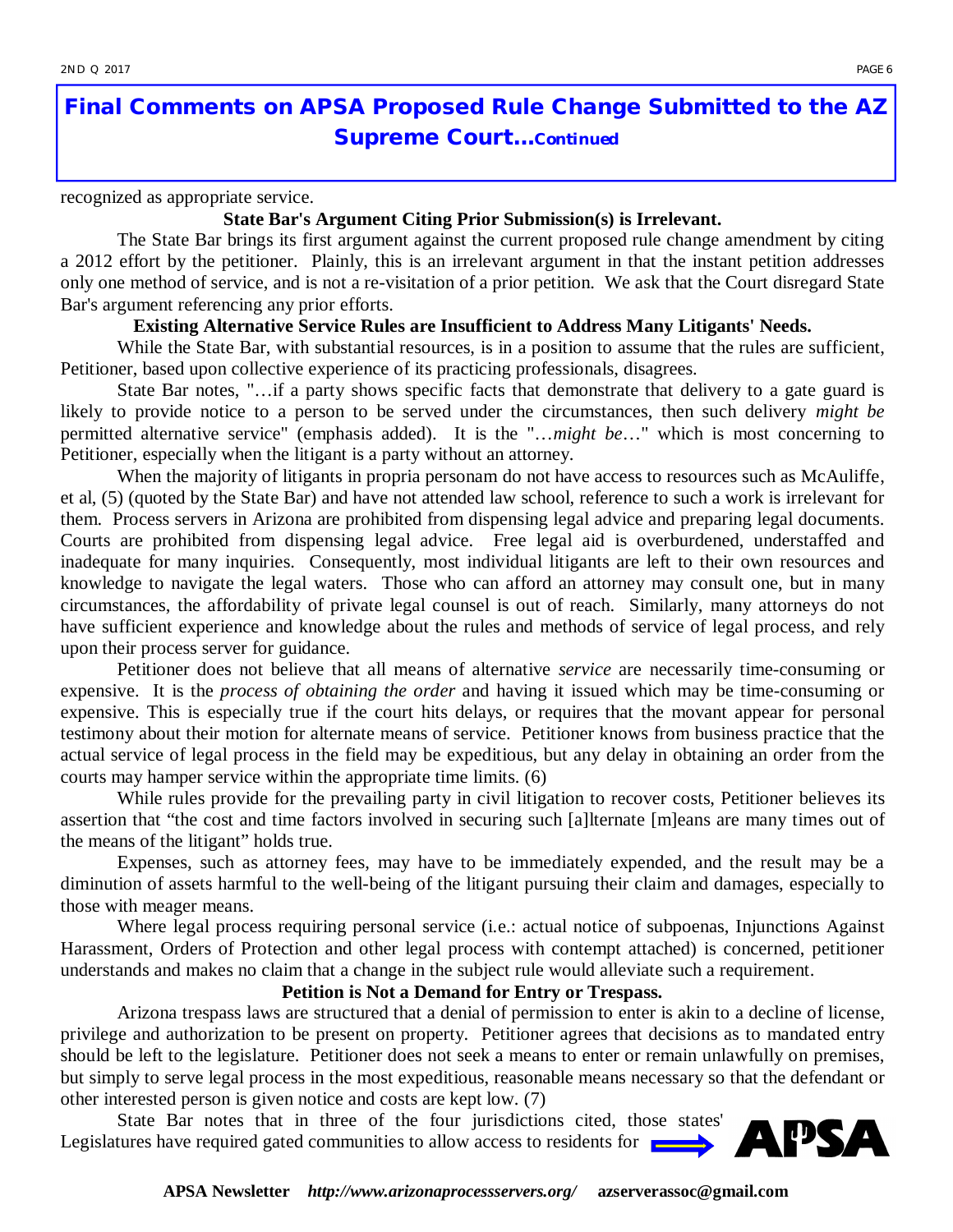## **Final Comments on APSA Proposed Rule Change Submitted to the AZ Supreme Court...***Continued*

service of legal documents. Phrases in Arizona trespass statutes such as "entering and remaining unlawfully", or "…without the express permission of the owner of the property"(8), or "…entering or remaining unlawfully on any real property after a reasonable request to leave by…the owner or any other person having lawful control over such property, or reasonable notice prohibiting entry"(9) are used to distinguish between lawful entry and those there without permission. Petitioner seeks no demand for entry. Rather, Petitioner seeks to have a rule change consistent with best practices, respect for private property, and case law recognized by other courts. Petitioner does not seek a means to circumvent statute.

While a lower court ruled(10) that a process server is privileged to enter and remain on private property when serving legal process (11), Petitioner believes that most process servers are respectful when encountering posted "no trespassing" areas. That court further commented, "Process can be served by entry to any property except the actual dwelling house itself", citing 62 Am Jur 2d 58. This appears on its face to be consistent with ARCP Rule 4.1(a), wherein, "All process - including a summons - may be served anywhere within Arizona".

However, where some persons have established "service free zones" in accordance with their community association policies and procedures, Petitioner believes it is incumbent to make service upon a person whose "…relationship with the person to be served makes it more likely than not that they will deliver process to the named party."(12) That person is the gate guard, the appointed agent and person in charge of access to the abode. Petitioner seeks have the means to effect service of process upon making a good faith attempt at a gated community when other persons are denying physical access.

#### **Petition is Supported by Case Law**

When State Bar responded that, "...in only one state – Nevada – was service on a gate guard permitted…", it failed to note that service on the gate guard is supported in the phrase used in its statute, "… access is not reasonably available…" and not mandated on the gate guard. Case law in which substituted service is allowed upon a gate guard is substantial as follows. (13)

In Bein v. Brechtel-Jockim Group, the court found that a "…gate guard…must be considered a competent member of the household and the person apparently in charge. Appellants authorized the guard to control access to them and their residence. We therefore assume the relationship between appellants and the guard ensures delivery of process." (Bein v. Brechtel-Jockim Group 6 Cal.App.4th 1387 (1992); 8 Cal. Rptr.2d 351)

The Bein court wrote (quoting 50 Court St. Assoc. v. Mendelson et al)(14), that service on the gate guard is consistent in that it is "…made upon a person whose 'relationship with the person to be served makes it more likely than not that they will deliver process to the named party.' "

Further, "While the defendant may control the acceptance of mail by his [or her] household, he [or she] may not thereby negate the effectiveness of service otherwise effective under the law." (Bossuk v. Steinberg (1982) 88 A.D.2d 358 [453 N.Y.S.2d 687, 689-690].)

Similarly, in Khourie, the court wrote that a "defendant will not be permitted to defeat service by rendering physical service impossible."(15) Substitute service upon a gate guard who denies entry to a planned community is a means to overcome those who seek to circumvent and thwart jurisdiction of the courts.

The Bein court, noting that the guard gate constitutes part of the dwelling, quoted F.I. duPont: "In our analysis if a process server is not permitted to proceed to the actual [residence by the gate guard or some other employee] the outer bounds of the actual dwelling(16)

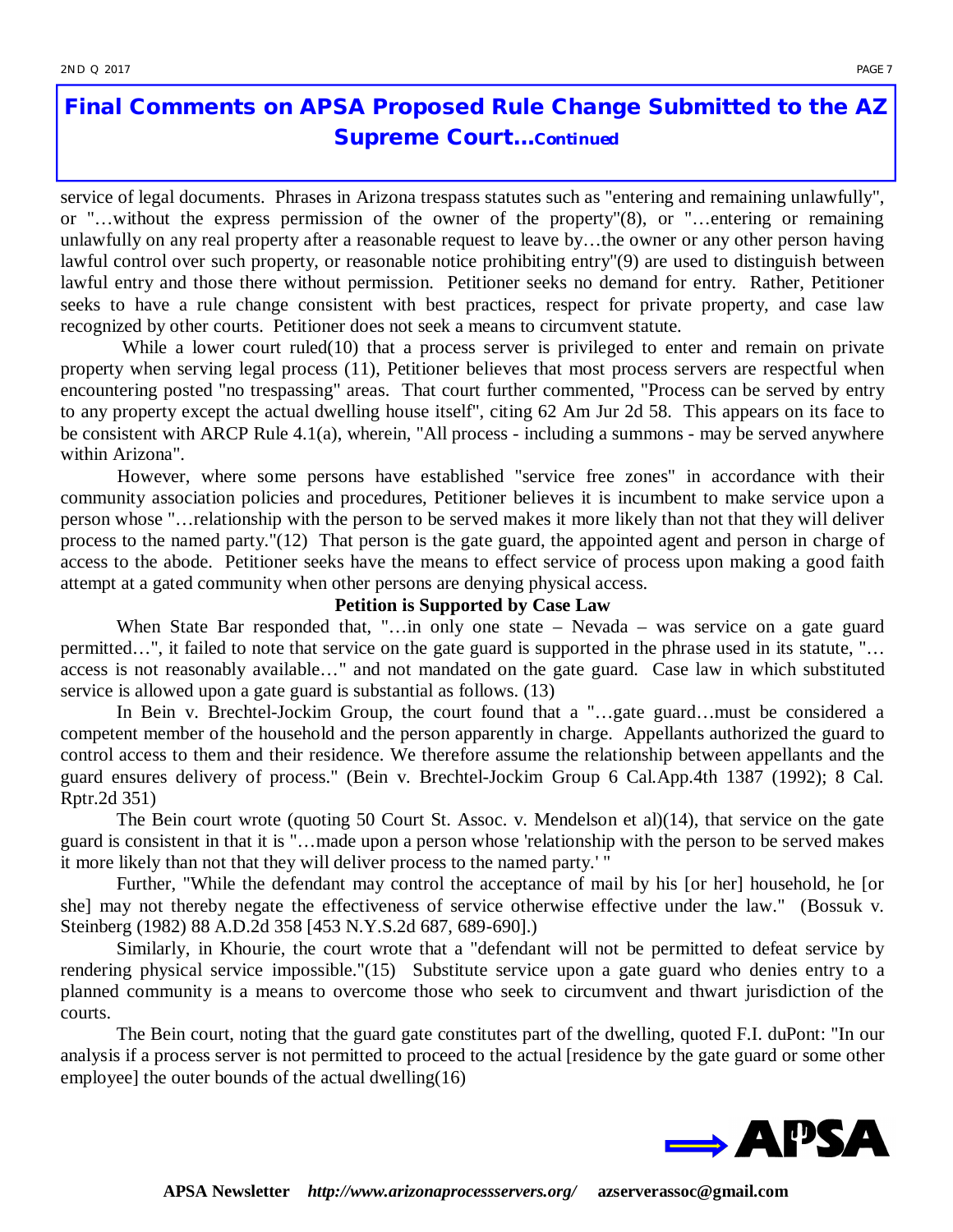## **Final Comments on APSA Proposed Rule Change Submitted to the AZ Supreme Court...***Continued*

place must be deemed to extend to the location at which the process server's progress is arrested." (F.I. duPont, Glore Forgan & Co. v. Chen, supra, 41 N.Y.2d 794, 797 [364 N.E.2d 1115, 1117].)

Accordingly, in Bein, the court found that because "…the gate guard denied access. Substitute service was appropriate."(17)

#### **CONCLUSION**

Petitioner, for the foregoing reasons seeks to have an available means for service of process upon a gatekeeper (the gate guard), while respecting the ownership boundaries of the planned community. Many times gated communities deny access to process servers, sheriffs and constables to the detriment of litigants and the courts, unfairly and unnecessarily increasing the burden of expenses and costs to all parties for attempted service, resultant motions and other procedures to effect service on a party within their boundaries. Such denial of entry also causes delay and increases the workload of court staff and judges in managing documents, motions and hearings related to delayed service.

Petitioner believes that the proposed rule change is consistent with other rules, statutes and case law, in that the gate guard at a planned community is appointed as the person who allows or disallows access to the premises, and thus a person of suitable age and discretion at the extension of the abode.

#### **Footnotes**

(1) Bein v. Brechtel-Jockim Group 6 Cal.App.4th 1387 (1992); 8 Cal. Rptr.2d 351

- (2) Excerpted from Zirbes v. Stratton, 187 Cal. App. 3d 1407
- (3) Nevada Revised Statutes §14.090 Service of process at residence accessible only through gate
- (4) ARCP Rule 4.1(d)(3)
- (5) Nor is it believed that the majority of litigants would pay or have the capacity to pay the \$386 purchase price charged by the publisher for this one book. (ref. [http://legalsolutions.thomsonreuters.com/law](http://legalsolutions.thomsonreuters.com/law-)products/Practice-Materials/Arizona-Civil-Rules-Handbook-2017-ed-Vol-2B-Arizona-Practice-Series/p/104631898)
- (6) Ref. ARCP Rule 4(i)
- (7) ARCP Rule 4.1.(c)(1)
- (8) ARS §13-1504(5)
- (9) ARS §13-1502(A)(1)
- (10) State v. Star LC 87-00135, Maricopa County Superior Court (06-11-1987, Gerber)
- (11) ARS §13-1501(2): "Enter or remain unlawfully" means an act of a person who enters or remains on premises when the person's intent for so entering or remaining is not licensed, authorized or otherwise privileged except when the entry is to commit theft of merchandise displayed for sale during normal business hours, when the premises are open to the public and when the person does not enter any unauthorized areas of the premises.
- (12) 50 Court St. Assoc. v. Mendelson et al. (1991) 151 Misc.2d 87 [572 N.Y.S.2d 997, 999]
- (13) See Bein v. Brechtel-Jockim Group 6 Cal.App.4th 1387 (1992); 8 Cal. Rptr.2d 351; F.I. duPont, Glore Forgan & Co. v. Chen (1977) 41 N.Y.2d 794 [396 N.Y.S.2d 343, 364 N.E.2d 1115];
- (14) 50 Court St. Assoc. v. Mendelson et al. (1991) 151 Misc.2d 87 [572 N.Y.S.2d 997, 999]
- (15) Khourie, Crew & Jaeger v. Sabek, Inc. (1990) 220 Cal. App.3d 1009 [269 Cal. Rptr. 687]
- (16) Bein, footnote 7
- (17) Bein at 1392

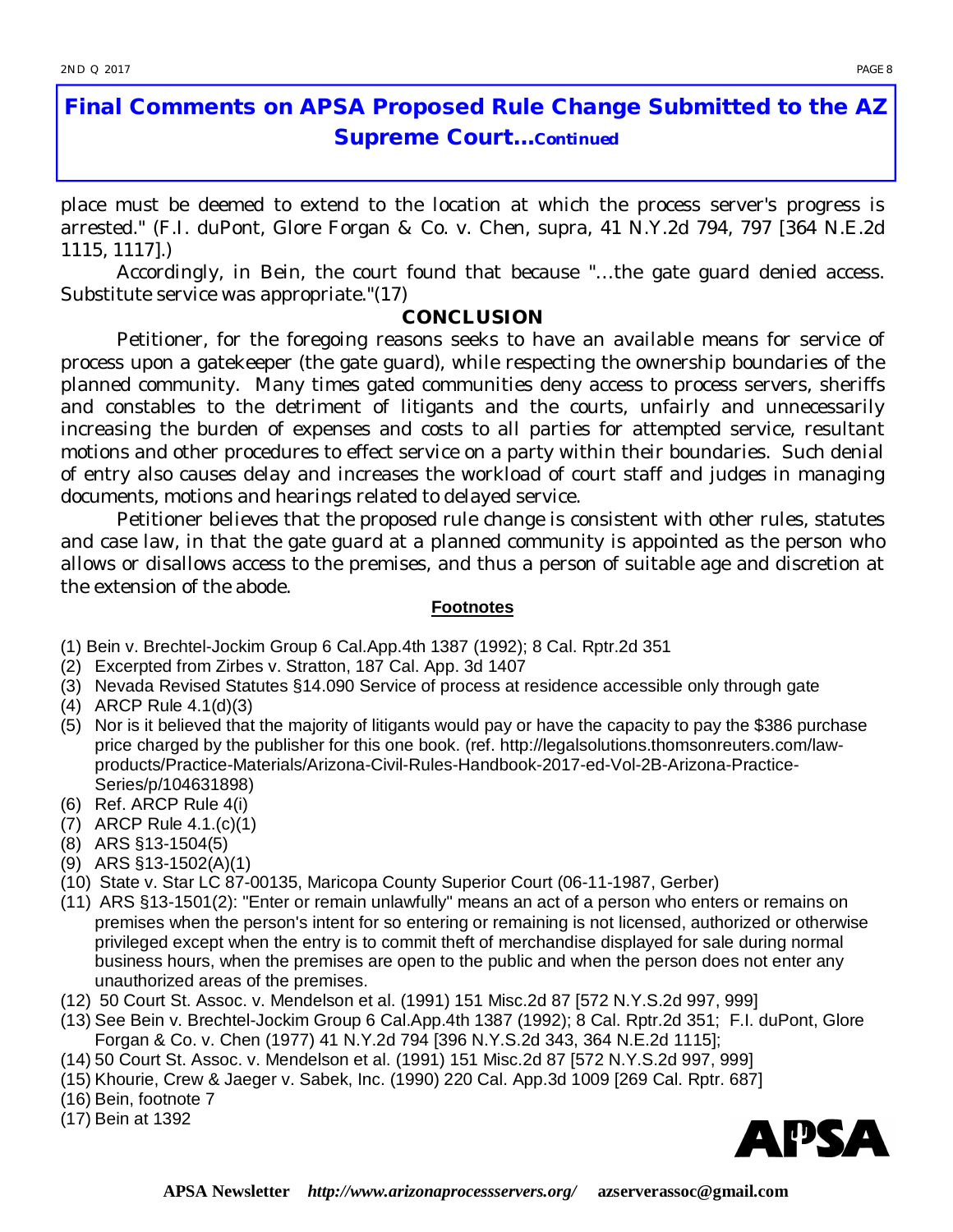#### *Training Corner***: Different Levels of the Courts**

Authority of the courts within Arizona originate from the Arizona Constitution, which established the judicial branch. The courts within the state are "…vested in an integrated judicial department consisting of a supreme court, such intermediate appellate courts as may be provided by law, a superior court, such courts inferior to the superior court as may be provided by law, and justice courts."

Most process servers will most likely interface on matters filed in the superior or justice courts.

As the justice courts are not courts of record and their jurisdiction "…shall not encroach upon the jurisdiction of courts of record but may

be…concurrent…" on certain issues, the justice courts are *limited jurisdiction* courts. The jurisdiction of the superior court covers matters of exclusive jurisdiction, equity, title or possession of real property, taxes, assessments, probate, family law and special cases and proceedings not otherwise provided for, and such other jurisdiction as may be provided by law. The sole concurrent jurisdictional matter covered by both courts may be evictions.

Small claims, evictions and civil matters claiming damages under \$10,000 are filed in the justice courts; other, matters are filed in the superior courts. Protective orders may be issued by the

municipal, justice or superior courts.

*Barry R. Goldman* ©2015 Barry R. Goldman



In accordance with SB1050, amending ARS  $§12 - 3301,$ please note the stamp pictured below. All papers going out of our office will be stamped with a date received stamp and the service stamp. All servers are required to fill in the blanks indicated on the "SERVED" stamp at the time of service. You may wish to fill in your server ID

and initials prior to getting the papers out in the field.

**SERVED** Date: Time: PROCESS SERVER Initials:  $ID#$ :

|                                      | Saturday, September 16, 2017 Seminars:       |                          |  |  |  |  |
|--------------------------------------|----------------------------------------------|--------------------------|--|--|--|--|
| $7:30$ a.m. $-8:00$ a.m.             | Registration-Applicable for all Registrants  | 10 Hrs CE Available      |  |  |  |  |
| $8:00$ a.m. $-8:30$ a.m.             | <b>Welcome to Conference</b>                 |                          |  |  |  |  |
| $8:30$ a.m. $-11:45$ a.m.            | A.C.P.S. Full Course (1st Half)              | 6 Hrs (Must attend both) |  |  |  |  |
| $8:30$ a.m. $-10:00$ a.m.            | <b>Internet Fraud</b>                        | $1.5$ Hrs                |  |  |  |  |
| <u>10:15 a.m. –11:45 a.m.</u>        | <b>Legislative Panel</b>                     | $1.5$ Hrs                |  |  |  |  |
| 12:00 p.m. - 1:30 p.m.               | Lunch, Annual Meeting & Award Ceremony       | Included w/ Registration |  |  |  |  |
| $1:45$ p.m. $-4:45$ p.m.             | A.C.P.S. Full Course (2nd Half)              |                          |  |  |  |  |
| $1:45$ p.m. $-2:45$ p.m.             | Drone Use In Your Business w/ Demonstration  | $1$ Hr                   |  |  |  |  |
| $2:45$ p.m. $-4:45$ p.m.             | <b>Safety Awareness in your Surroundings</b> | 2 Hrs                    |  |  |  |  |
| Sunday, September 17, 2017 Seminars: |                                              |                          |  |  |  |  |
| $7:30$ a.m. $-8:15$ a.m.             | <b>Registration/Breakfast</b>                |                          |  |  |  |  |
| $8:30$ a.m. $-10:30$ a.m             | Due Diligence                                | 2 Hrs                    |  |  |  |  |
| $8:30$ a.m. $-10:30$ a.m.            | <b>TBD</b>                                   | 2 Hrs                    |  |  |  |  |
| <u>10:45 a.m. – 1:00 p.m.</u>        | <b>Optimizing Search Engines</b>             | 2 Hrs                    |  |  |  |  |
|                                      |                                              |                          |  |  |  |  |

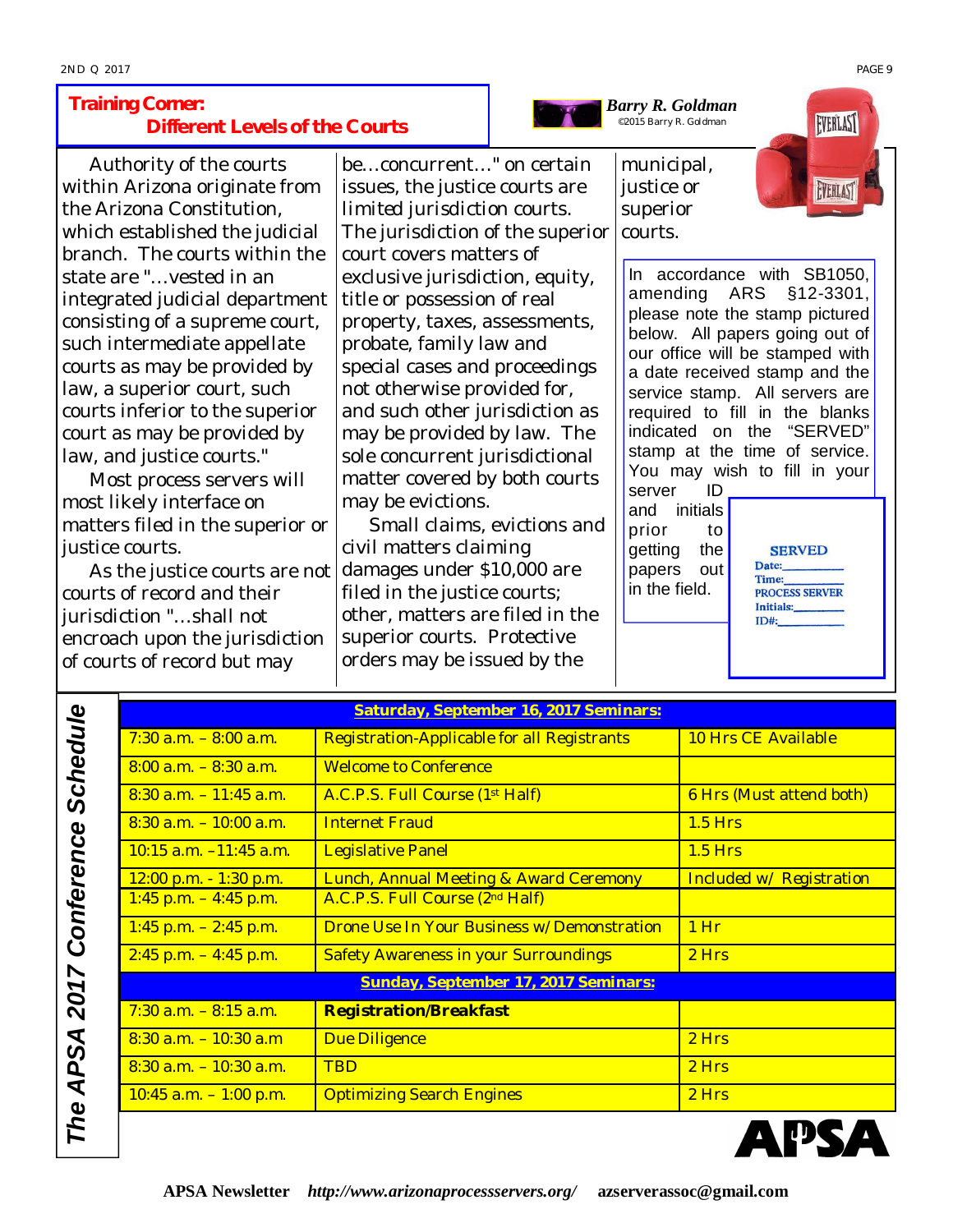## **ANNUAL PUBLICATION OF APSA BYLAWS**

#### **Article I – NAME**

This Association shall be known as the Arizona Process Servers Association, hereinafter referred to as APSA.

### **Article II – PURPOSE**

To promote and upgrade the process serving industry through the following objectives:

Section 1. Promoting any legislation and rule changes which will help the industry.

Section 2. Combating legislation which may harm the industry.

Section 3. Creating and maintaining a moral and ethical standard for the industry.

Section 4. Improving relations between the industry and the legal community – attorneys, judges, clerks and officers of the court – and the general public, statewide and nationally.

#### **Article III – MEMBERSHIP**

Section 1. Membership in the Association shall be open to all persons who have been directly or indirectly affiliated with the profession of process serving.

Membership is approved on an individual basis and is not transferable.

Section 2. All applications for membership must be completed in full on a form approved and provided by the Association. Each application must be accompanied by one year's annual dues plus a nonrefundable application fee as prescribed by the Board of Directors.

Section 3. Classes of membership and requirements for membership shall be defined by the Board.

Section 4. Membership shall not be granted to any person who has been convicted of a felony unless such conviction was officially pardoned or the record of same has been expunged, or their civil rights restored. In addition, membership shall not be granted to any applicant who has had their license, permit or right to serve process revoked by any issuing authority unless said revocation has been pardoned or expunged, or had their civil rights restored.

Section 5. No person shall be denied membership because of their race, color, sex, or ethnic origin.

Section 6. Membership may be suspended or terminated by the Board for violations of these Bylaws, Policy Manual and/or the Code of Ethics.

Section 7. Termination of membership shall be effective thirty (30) days past the due date for annual dues.

#### **Article IV – DUES**

Section 1. The annual dues shall be determined by majority vote of the Board of Directors and shall remain in effect until changed.

Section 2. The fiscal year covering the payment of dues shall be Jan 1 to Dec 31 each

#### year.

#### **Article V – ELECTION of OFFICERS and DIRECTORS**

Section 1. The officers shall consist of a President, Vicepresident, Secretary and Treasurer. Term of each officer shall be one (1) year from January 1st to December 31st of each year. The election of officers and directors shall be made at the annual conference, at which time the incoming officers and directors shall be sworn and take office on January 1st of the following year.

Section 2. No member shall be eligible to be an officer until they have been a member for two years.

Section 3. No member shall be eligible to be a director until they have been a member for one year.

Section 4. The immediate past president shall serve one year on the Board of Directors.

Section 5. Three (3) directors shall be elected unless the current president is re- elected, in which event four (4) directors shall be elected.

Section 6. Officers shall be elected by majority vote of members present at the annual conference. Directors shall be elected in a single ballot with each member casting one vote for each seat to be filled. Nominees receiving the highest plurality of votes will fill all seats in order of total votes received.

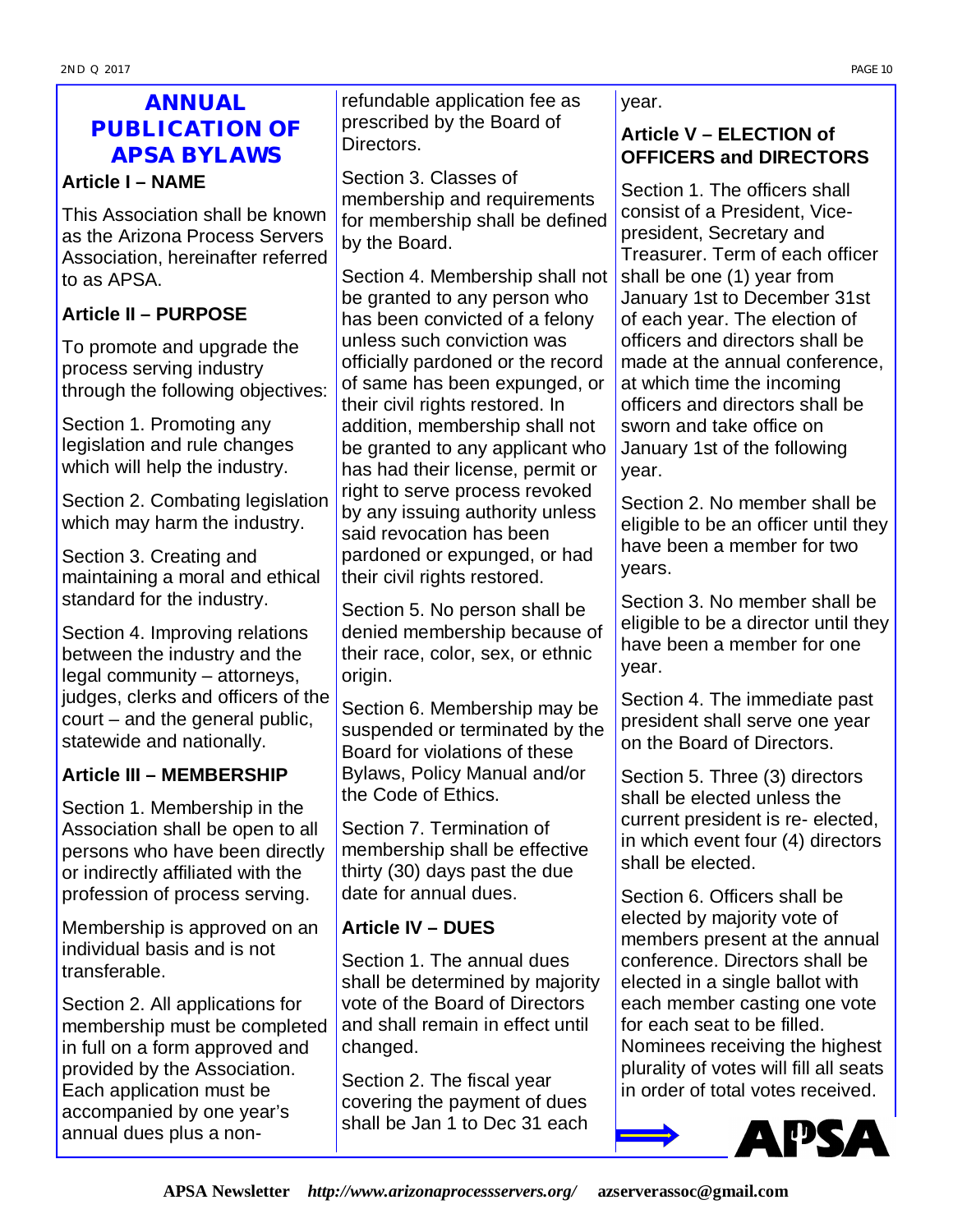## **ANNUAL PUBLICATION OF APSA BYLAWS**

(Continued)

Majority vote shall not be required. No proxies shall be allowed.

Section 7. No member shall hold the office of President for more than three (3) consecutive terms.

Section 8. A vacancy in any office or directorship shall be filled by the Board of Directors.

#### **Article VI – DUTIES of OFFICERS**

Section 1. The administration and management of the association shall be controlled by the Board of Directors consisting of the officers and directors. They shall have the authority to do any and all things necessary for the administration of APSA. Decisions shall be reached by majority vote of the Board of Directors members present. No proxy voting shall be allowed.

Section 2. The President shall preside at all meetings, shall make all appointments that are deemed necessary to run the association, and shall submit at the annual conference an annual report describing programs and Board actions.

Section 3. The Vice-president shall perform the duties of the office of president whenever the President is unable to do so.

Section 4. The Secretary shall cause to be recorded the minutes of all Board meetings and the annual conference.

Section 5. The Treasurer shall be responsible for carrying out all fiscal policies and procedures adopted by the Board; shall be responsible for preparation of financial statements and presentation of these to the Board at each meeting; and shall submit a written annual report to the annual conference.

Section 6. A petition, signed by signatures representing fifteen (15) percent of the total votes eligible to vote at that time in the Association requesting the holding of an election for the purpose of recalling a member of the Board or any officer, may be filed at any time with the Secretary. If recall is for the Secretary, the petition shall be filed with the President. After verification of signatures, the President shall certify the petition and immediately direct a ballot be mailed to each member. The ballot shall read as follows:

shall –name of director — be recalled?

yes\_\_\_\_\_\_\_\_\_no\_\_\_\_\_\_\_\_\_

A "yes" vote shall be counted as for the recall and a "no" vote shall be counted as against the recall. Only members in good standing shall be entitled to vote at such elections. Such a recall shall require two-thirds affirmative vote of executed ballots received by the Secretary or President within fifteen (15) days. If the recall is successful the Board may fill the vacancy at its next meeting.

Section 7. The Board shall

adopt procedures for arbitration and grievance. All members are bound by the arbitration and grievance procedures as adopted by the Board.

### **Article VII – MEETINGS**

Section 1. An annual conference shall be held. Officers' reports, committee reports and any new or old business as the membership sees fit will be discussed at the meeting.

Section 2. Board meetings shall be called by the President. A board meeting must be called within thirty (30) days if requested by three (3) members of the Board, or if petitioned for by a majority of the members. The membership may be notified of all regular Board meetings.

Section 3. Meetings of the Board may be held by mail or telecommunications.

Section 4. Members shall be admitted to all meetings and conferences except executive sessions. Non-members may be admitted to all meetings and conferences unless disapproved by a majority of the members present. Only meetings involving the personal affairs of any individual may be held in executive session.

Section 5. The latest edition of Robert's Rules of Order shall govern the conduct of all meetings.

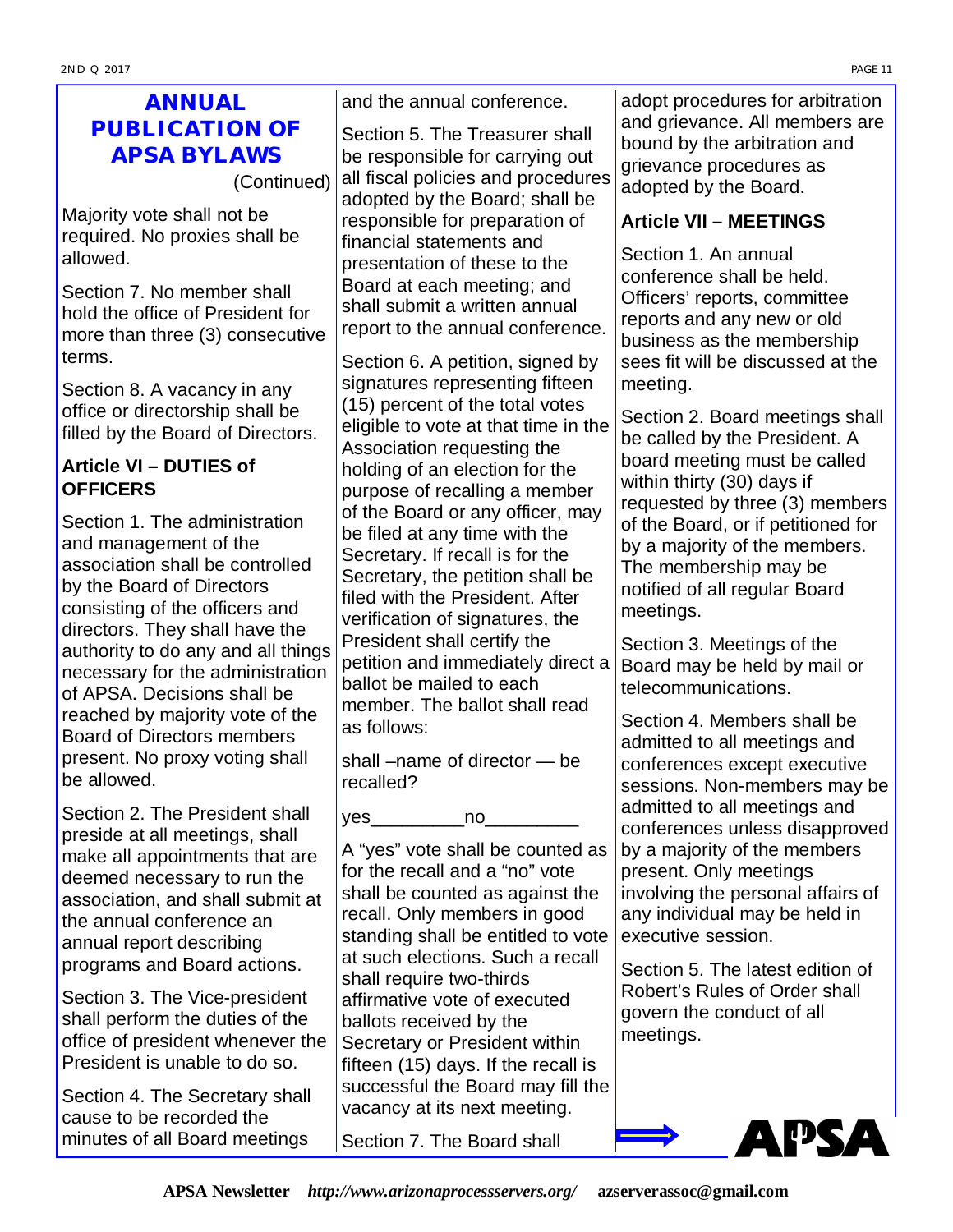## **ANNUAL PUBLICATION OF APSA BYLAWS**

(Continued)

#### **Article VIII – BYLAW AMENDMENTS**

Section 1. Proposed bylaw amendments must be submitted to the Secretary sixty (60) days prior to the date of the annual conference and published to the membership not less than thirty (30) days prior to the annual conference.

Section 2. The bylaws may be amended or revised by an affirmative two-thirds vote of the membership present at the annual conference.

Section 3. Bylaw amendments or revisions may be acted upon only at the time published in the conference agenda unless a majority of the membership present at that time agree to a later time for further action on them.

Section 4. The bylaws may also be amended or revised by unanimous vote of the Board of Directors.

## **ANNUAL PUBLICATION OF APSA CODE OF ETHICS**

#### **Code of Ethics**

Each member agrees to abide by the revisions and principles set forth herein when dealing with clients, general public, associate members and associates in business as follows:

#### **1. Duties to Clients, General Public, Legal Entities**

All work shall be performed in a professional and ethical manner. Nothing shall be done which would impugn the position or name of this Association or its members or the process serving industry. Everything possible shall be done to protect the rights, interest and confidentiality of clients, entities being served and the legal profession as a whole.

#### **2. Licenses, Permits, Bonds, Other Requirements**

Each member agrees to comply with and keep current during the tenure of his membership all necessary business licenses, bonds, permits and any other

requirements mandated by the city, county, and/or state in which the member conducts business.

#### **3. Exchange Work**

Each member agrees to handle work sent to him by another member in a professional and ethical manner.

**4. Proofs of Service, Not Found Returns, Other Reports** All documents shall be returned timely upon completing the work order. Each member shall comply with all instructions given by the forwarding agency. If a proof of service is provided by the sending party, it is mandatory that the serving party use that proof and fill it out in the manner requested.

#### **5. Financial Responsibility**

Each member agrees to promptly pay for services rendered by another member unless other specific arrangements have been made. A member, who is not an owner of the firm for which they work, is responsible for the ethical conduct of the firm for which they work.

*Rev. 11/13*

# *Look What's Coming to a Conference Near You!*

**APSA & AALPI are again throwing their hats in the ring to come up with a slam dunk program on September 16 & 17, 2017 at the Hilton in Mesa.**

**Look for more information in your email and on the APSA website!**

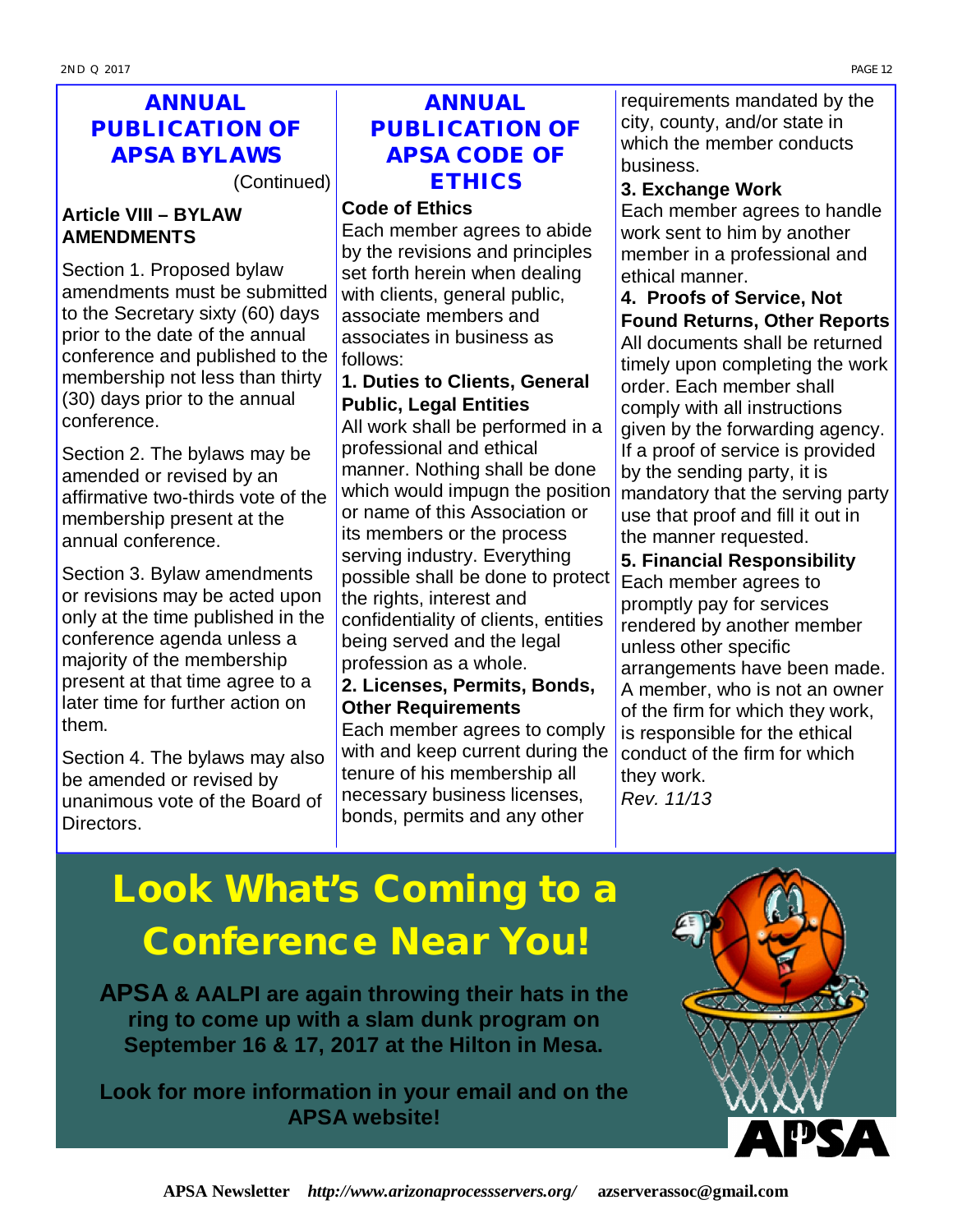#### *Analysis & Commentary:*

### **Effect of SB1050**

#### Colleagues:

There has been some question about the new law that will go into effect amending ARS §12- 3301. I have been asked to write a letter in this regard. Please remember that the opinions expressed herein, as in the APSA Newsletter, are those of the writer, only, and do not reflect the opinions of the Board of Directors unless expressly stated.

Firstly. SB1050 is a very poorly written bill. Even I, a cynic as to government efficiency, am left somewhat aghast. It is evident by the passage of this bill that none of our elected representatives -- the Senate (which unanimously passed it), nor the House (which passed it less non-voting member) paid attention to details.

I will be kind in saying the Senate legislative analysis was "misleading". I will go so far as to say that the crux of the analysis, which stated, "In 2015, the private process server requirements were transferred from Title 11 to Title 12. In that modification, an internal reference was misapplied. This legislation corrects the internal reference by specifying private process servers are subject to the same requirements regarding process, orders and notice as sheriffs and constables (Laws 2015, Chapter 138)" was so misleading as to cause our legislators to believe that this particular piece of legislation was meaningful. It was not. What is clear from my perspective is that none of the legislators read the bill, analyzed it or understood it.

So, with that being said, the upshot of this piece of legislation is that process servers will still be process servers, but each paper received must be marked with the date and time received ("…Endorse upon all process and notices the year, month, day, hour and minute of reception…"), and clients submitting papers for service must be issued a receipt showing the process information on payment of fees. (Which is indicated to my clients on the invoice, as well as the proof of service or other declaration.)

The server must serve "…process and notices in the manner prescribed by law and certify under the sheriff's (process server's) hand upon the process or notices the manner and time of service…". It looks like the legislature wants us to indicate who we are serving (i.e.: marking the summons) and write the date and time of the service on the paper served.

Process servers must also render declarations of non-service, as well ("…if the sheriff (server) fails to make service, the reasons for failure, and return (papers) without delay").

Where evidentiary issues as to the veracity of service are concerned, the court is to accept the facts stated on the declaration as proof unless rebutted ("The return of the sheriff (server) is prima facie evidence of the facts stated in the return").

As to serving process regular on its face, again, while the process server does not execute process, by the legislature including reference to this statute, it appears the process server may be "…justified in the execution (service) of, and (...*continued on back page*)



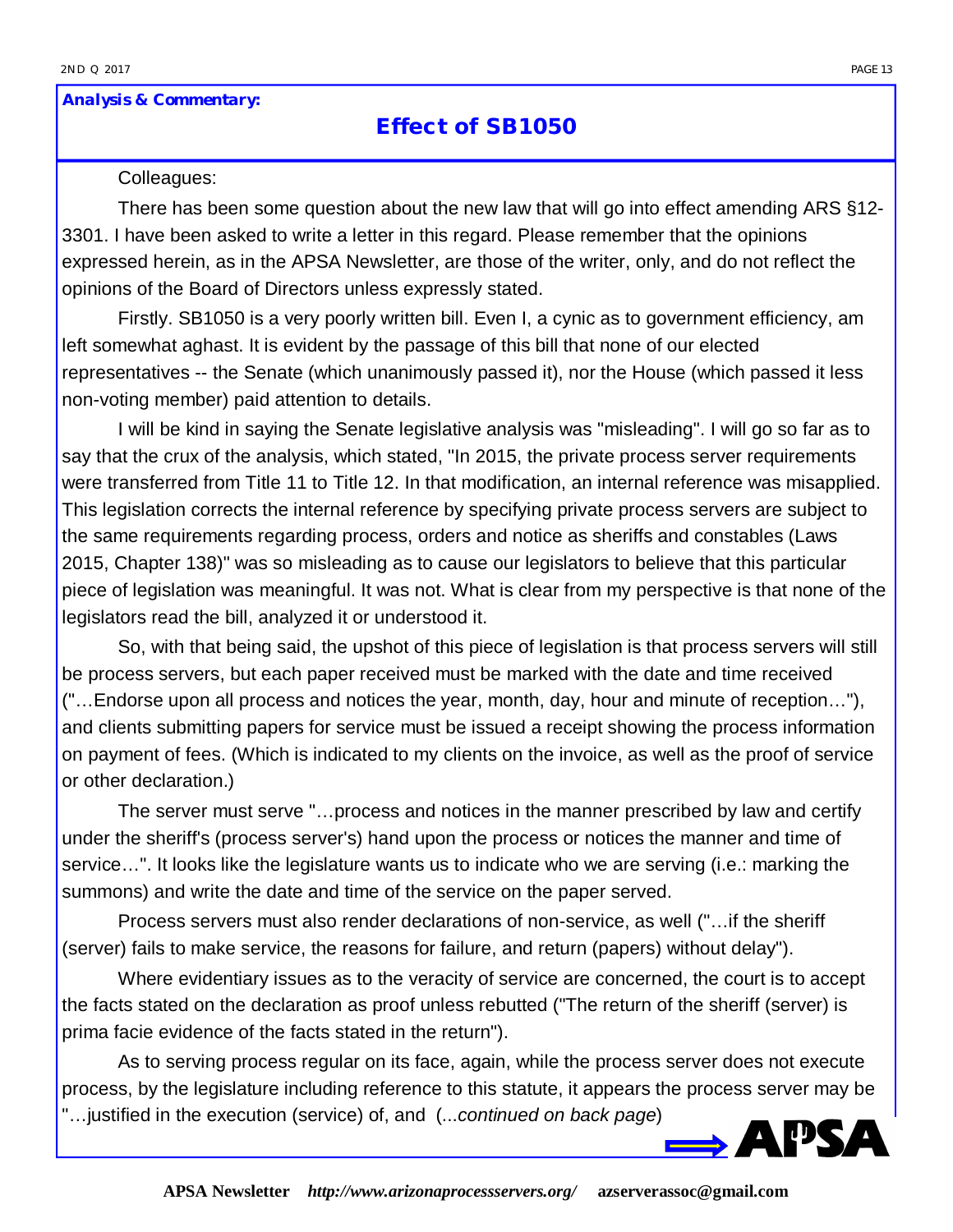# SAVI APSA members

Call us today! (877) 737-8366

As a benefit to APSA members, save on ServeNow & ServeManager products.

For more details, visit: serve-now.com/resources/member-benefits-for-associations



1 Month Free Up to \$120 value.

New members who purchase a listing on ServeNow.com get the 2nd month free!

# \$50 / \$50 Offer ServeManager

New ServeManager subscribers get a \$50 subscription credit, and ServeManager will donate \$50 to the APSA association.



# \$100 Off

Your own mobile-friendly website.

Receive \$100 off the set-up fee for a custom web site, designed specifically for process servers.

#### **ADVERTISING RATES**

All Payments for advertising must be paid in advance.

Please submit camera ready copy. **Business Card………..…………. \$50.00** Size: 2.0 x 3.5 (Red border example) **1/4 Page…………………………..\$100.00**  4.75 x 3.75 (Blue border example) **1/2 Page…………………………..\$250.00**  Size: 4.75 h x 7.5 w, or 9.5 h x 3.75 w **Full Page………………...……….\$375.00 Advertorials/Banners………..\$25/col. in. 3 in. min.**

**Guest Article Submissions —** The policy on guest article submission is as follows:

- 1. Publication of the article will be at the sole discretion of the Editor.
- 2. The article may be edited for content, length, spelling, and appropriate language.
- 3. A business card size advertisement of the Guest Writer may be placed in the edition in which the guest article is published, or at the discretion of the Editor, may be published in a later edition.
- 4. No advertising charge shall be made in conjunction with the publication of a guest article.
- 5. Guest article submissions become the sole property of APSA.

#### *Tell Us What You Think…*

**Believe in yourself. Strive for success.**

Believe in yourself. Strive for success

*Be The Success***.** 

Be The Success

**Sign up for your CE hours today.** 

In up for your CE hours tod

We've received comments from members and non-members alike, thanking APSA for the Newsletter and educational opportunities. We'd like to thank our readers for sharing and making this publication better. Thank you, dear reader! From the bottom of our

hearts.

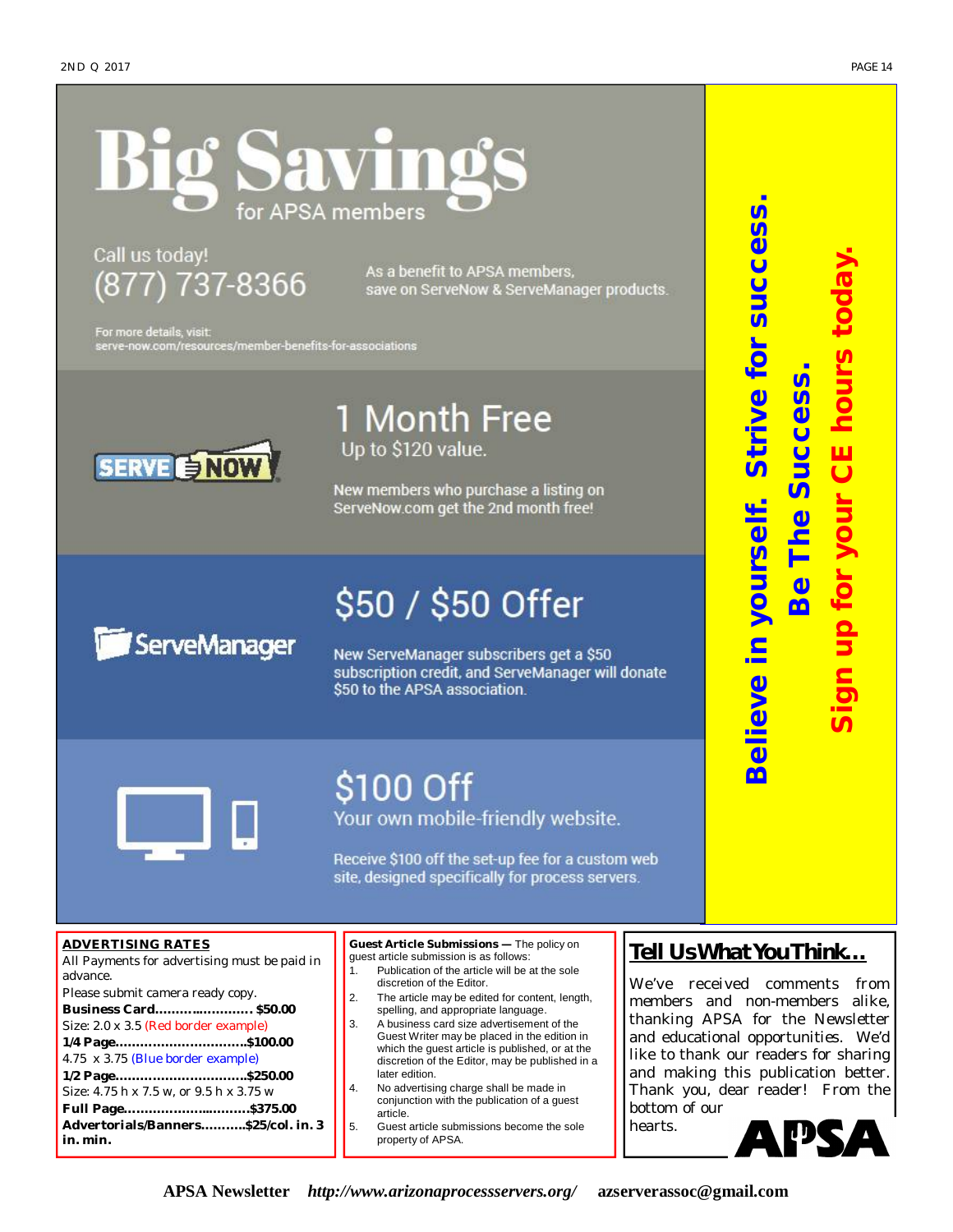#### **ARIZONA PROCESS SERVERS ASSOCIATION**

P.O. Box 2233, Phoenix, AZ 85002 (602) 476-1737

**[www.arizonaprocessservers.org](http://www.arizonaprocessservers.org)**

**Membership Application/Renewal for year: \_\_\_\_\_\_\_\_\_\_\_\_**

**[ ] Arizona Certified Process Server (Attach copy of your Arizona Process Server ID)** 

**[ ] Associate/Out of state Process Server**

**Member ID Card Requested? [ ]Y [ ]N (Digital or passport photo required)**  *Please list your information exactly as you want it to appear in the directory:*

| <b>NAME:</b>                                                |           |                                                             |    |                                                               |                                                               |                                                                                           |
|-------------------------------------------------------------|-----------|-------------------------------------------------------------|----|---------------------------------------------------------------|---------------------------------------------------------------|-------------------------------------------------------------------------------------------|
| FIRM:                                                       |           |                                                             |    |                                                               |                                                               |                                                                                           |
| <b>ADDRESS:</b>                                             |           |                                                             |    |                                                               |                                                               |                                                                                           |
| CITY, STATE, ZIP:                                           |           |                                                             |    |                                                               |                                                               |                                                                                           |
| TELEPHONE(S):                                               |           | OFFICE:                                                     |    |                                                               | FAX:                                                          |                                                                                           |
| <b>EMAIL ADDRESS(ES)</b>                                    | PERSONAL: |                                                             |    | <b>BUSINESS:</b>                                              |                                                               |                                                                                           |
| <b>WEBSITE ADDRESS:</b>                                     |           |                                                             |    |                                                               |                                                               |                                                                                           |
| <b>COUNTIES/AREAS</b><br><b>SERVICED:</b>                   |           |                                                             |    |                                                               |                                                               |                                                                                           |
| <b>LIST IN THE ROSTER</b><br><b>UNDER CITY OF:</b>          |           |                                                             |    |                                                               |                                                               |                                                                                           |
| <b>ADDITIONAL CITIES TO</b><br><b>BE LISTED (\$15 EACH)</b> |           |                                                             |    |                                                               |                                                               |                                                                                           |
| Services you provide (YES or NO):                           |           | <b>YES</b>                                                  | NO | <b>MEMBER I.D. CARDS:</b>                                     |                                                               |                                                                                           |
| Process Server (Arizona or other state):                    |           |                                                             |    | <b>The Member Identification Card</b>                         |                                                               |                                                                                           |
| <b>ACPS Certified?</b>                                      |           |                                                             |    |                                                               |                                                               | is a member benefit issued by                                                             |
| Legal Messenger Service                                     |           |                                                             |    |                                                               |                                                               | APSA and is not intended to<br>replace your Process Server                                |
| <b>Skip Tracing</b>                                         |           |                                                             |    |                                                               |                                                               | identification card as required                                                           |
| <b>Record Searches</b>                                      |           |                                                             |    | by statute. Your APSA Member<br>Identification Card should be |                                                               |                                                                                           |
| <b>Full Investigative Services</b>                          |           |                                                             |    | displayed at all APSA functions.                              |                                                               |                                                                                           |
|                                                             |           | If an Arizona Private Investigator, complete the following: |    |                                                               |                                                               | By applying for or renewing<br>membership, the applicant                                  |
| License #:<br>Expiration:                                   |           |                                                             |    |                                                               | understands and agrees that<br>the Member Identification Card |                                                                                           |
|                                                             |           | Voluntary Legislative Fund Donation: \$                     |    | Annual Dues:<br>Total Enclosed: \$                            | \$50.00                                                       | is not intended to be, nor shall<br>be used in violation of any<br>statute or regulation. |

I hereby apply for membership (or membership renewal) in the Arizona Process Servers Association. I agree to abide by its bylaws and maintain the highest ethical standards in carrying out the duties of my profession. I

authorize the Arizona Process Servers Association to investigate the statements made on this application and my qualifications for membership. I have no felony convictions and my certification (if applicable) as an Arizona Process Server is current. Membership is not transferrable. I DECLARE UNDER PENALTY OF PERJURY THAT THE STATEMENTS MADE IN THIS APPLICATION ARE TRUE AND CORRECT.

Date: \_\_\_\_\_\_\_\_\_\_\_\_ Signature \_\_\_\_\_\_\_\_\_\_\_\_\_\_\_\_\_\_\_\_\_\_\_\_\_\_\_\_\_\_\_\_\_\_\_\_\_\_\_\_\_\_\_\_\_\_\_\_\_\_

*Please make check payable to APSA mail it with this completed form to the APSA address, above.*

**[ ]NEW [ ]RENEWAL Member since:** 

*Annual Dues: \$50*

**APSA Newsletter** *<http://www.arizonaprocessservers.org/>***[azserverassoc@gmail.com](mailto:azserverassoc@gmail.com)**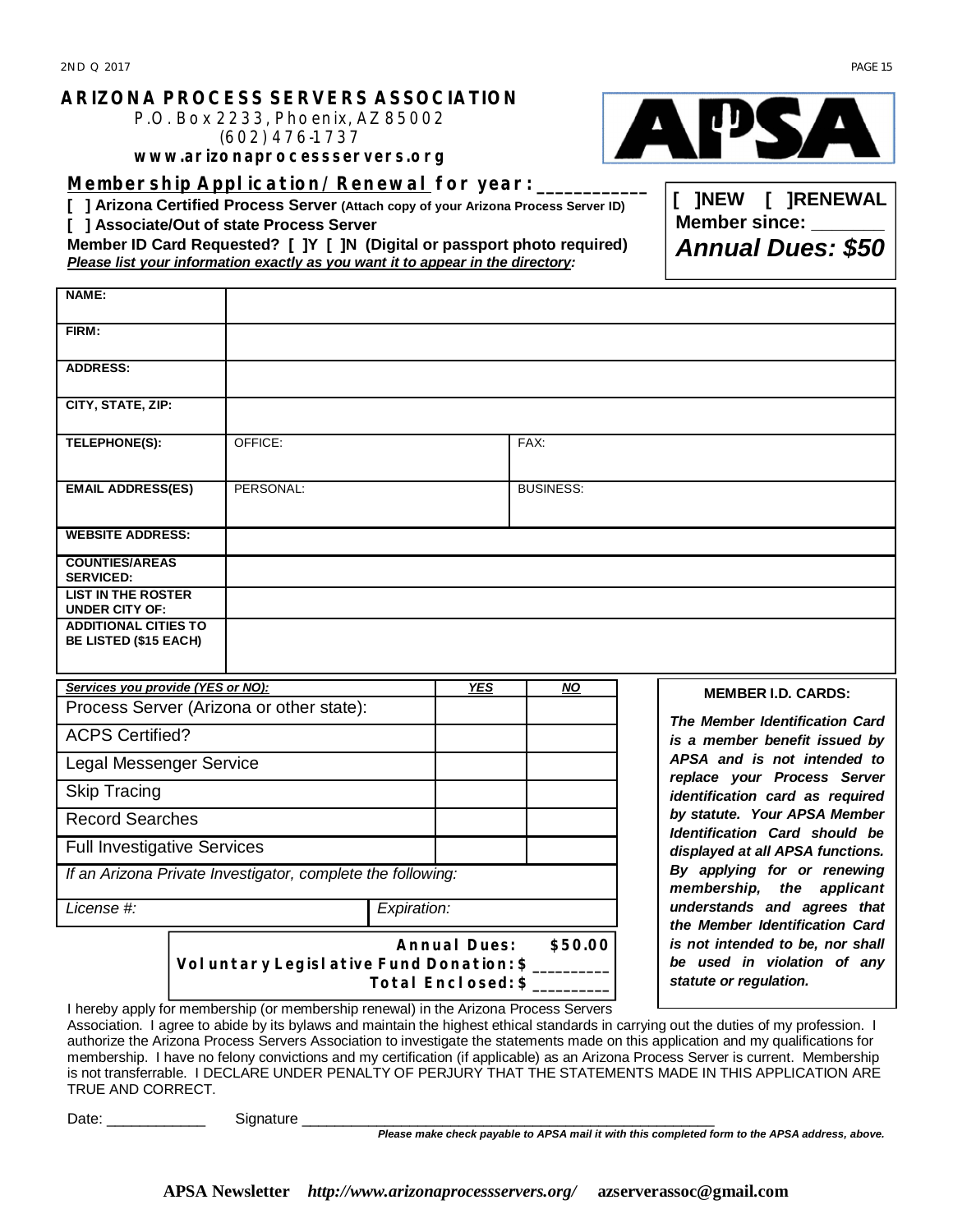#### **APSA Events Calendar Court Closures**

#### *Holiday Court Closures*

Courts are closed on: New Year's Day, Martin Luther King Jr./Civil Rights Day, Presidents' Day, Memorial Day, Independence Day, Labor Day, Veterans' Day, Thanksgiving Day, Christmas Day

*Classes* September, 2017 *Tucson Area 10-Hour CE Classes* December, 2017 *APSA Board Meetings* **See website for details.** 

*Phoenix Area 10-Hour CE* 

*See SCORE's website at* 

#### *Rule changes with the Supreme Court per Rule 28:*

File by January 10th of each year. Comments are due no later than May 22nd this year. Rules adopted September; effective January 1st of the following year.

|                                                                      |                        | See SCORE's<br>website at<br>greaterphoenix.score.org | <b>SCORE</b> //<br><b>Greater Phoenix</b><br><b>TABLISTS</b><br>FOR THE LIFE OF YOUR BUSINESS |  |  |  |  |  |
|----------------------------------------------------------------------|------------------------|-------------------------------------------------------|-----------------------------------------------------------------------------------------------|--|--|--|--|--|
| <b>PRIVATE PROCESS SERVER TESTING BY COUNTY (UPDATED FALL, 2015)</b> |                        |                                                       |                                                                                               |  |  |  |  |  |
| <b>County</b>                                                        | <b>Contact person</b>  | <b>Telephone</b>                                      | <b>Testing dates/times/detail</b>                                                             |  |  |  |  |  |
| Apache                                                               | <b>Deena Mattice</b>   | 928-337-7551                                          | By appointment                                                                                |  |  |  |  |  |
| Coconino                                                             | <b>Jeff Mangus</b>     | 928-679-7600                                          | By appointment at 928-679-7646                                                                |  |  |  |  |  |
| Cochise                                                              | <b>Martha Rivera</b>   | 520-432-8581                                          | <b>Call for details</b>                                                                       |  |  |  |  |  |
| Gila                                                                 | <b>Vickie Aguilar</b>  | 928-402-8559                                          | By appointment only                                                                           |  |  |  |  |  |
| Graham                                                               | <b>Rebecca Ornelas</b> | 928-428-3100                                          | <b>Call for details</b>                                                                       |  |  |  |  |  |
| <b>Greenlee</b>                                                      | <b>Pam Pollock</b>     | 928-865-4242                                          | Call for appointment                                                                          |  |  |  |  |  |
| La Paz                                                               | <b>Jackie Kummerle</b> | 928-669-6131                                          | <b>Call for details</b>                                                                       |  |  |  |  |  |
| <b>Maricopa</b>                                                      |                        |                                                       | See county clerk's website for testing dates                                                  |  |  |  |  |  |
| <b>Mohave</b>                                                        | <b>Mim Quesenberry</b> | 928-753-0713x416                                      | <b>Call for details</b>                                                                       |  |  |  |  |  |
| Navajo                                                               | <b>Marc Russell</b>    | 928-524-4177                                          | <b>Call for details</b>                                                                       |  |  |  |  |  |
| Pima                                                                 | <b>Alan Walker</b>     | 520-724-3282                                          | Call for details-Check in at 8:30 a.m.                                                        |  |  |  |  |  |
| Pinal                                                                | <b>Kira Jimenez</b>    | 520-866-5307                                          | By appointment                                                                                |  |  |  |  |  |
| <b>Santa Cruz</b>                                                    | Karla Zuniga           | 520-375-7700                                          | <b>Call for details</b>                                                                       |  |  |  |  |  |
| Yavapai                                                              | Shaunna Kelbaugh       | 928-777-3030                                          | Tuesdays and Thursdays at 8:30 a.m. and 3:00<br>p.m. by appointment                           |  |  |  |  |  |
| Yuma                                                                 | <b>Michelle Lackey</b> | 928-817-4241                                          | Scheduled as needed                                                                           |  |  |  |  |  |

*All Process Server testing starts promptly. Late admission is not allowed. All testing requires pre-registration through the court clerk's office. Please make arrangements well in advance of the test date.*

#### **Advertising Submission Policy:**

- 1. The APSA Newsletter is published in March, June, September and December of each year.
- 2. All advertising must be paid for in advance. Payment should be made to the Arizona Process Servers Association. A 15% discount is available for advertisers who pay for a full year in advance.
- 3. Advertising rates are quoted for full-color camera-ready copy in electronic submission in an approved format.
- 4. Advertiser is responsible for preparing & submitting ad copy. Copy must be submitted no later than the last day of the month preceding publication
- 5. Acceptance, placement and publication of advertising is subject to the sole approval and discretion of the Editor.
- 6. Inappropriate advertising content will not be accepted. Editor reserves the right to decline any advertisement.
- 7. In the event that an item of advertising is rejected, a refund shall be made to the advertiser.
- 8. Advertisement size quoted is approximate. Actual size may vary depending on page availability.
- 9. Advertorials may be written by APSANews.com staff or outside writer at cost to advertiser. Publication of advertorials is charged by the column inch.
- 10. Advertorials must be clearly marked in the header, "Advertisement". All advertisements may be bordered to distinguish their content.